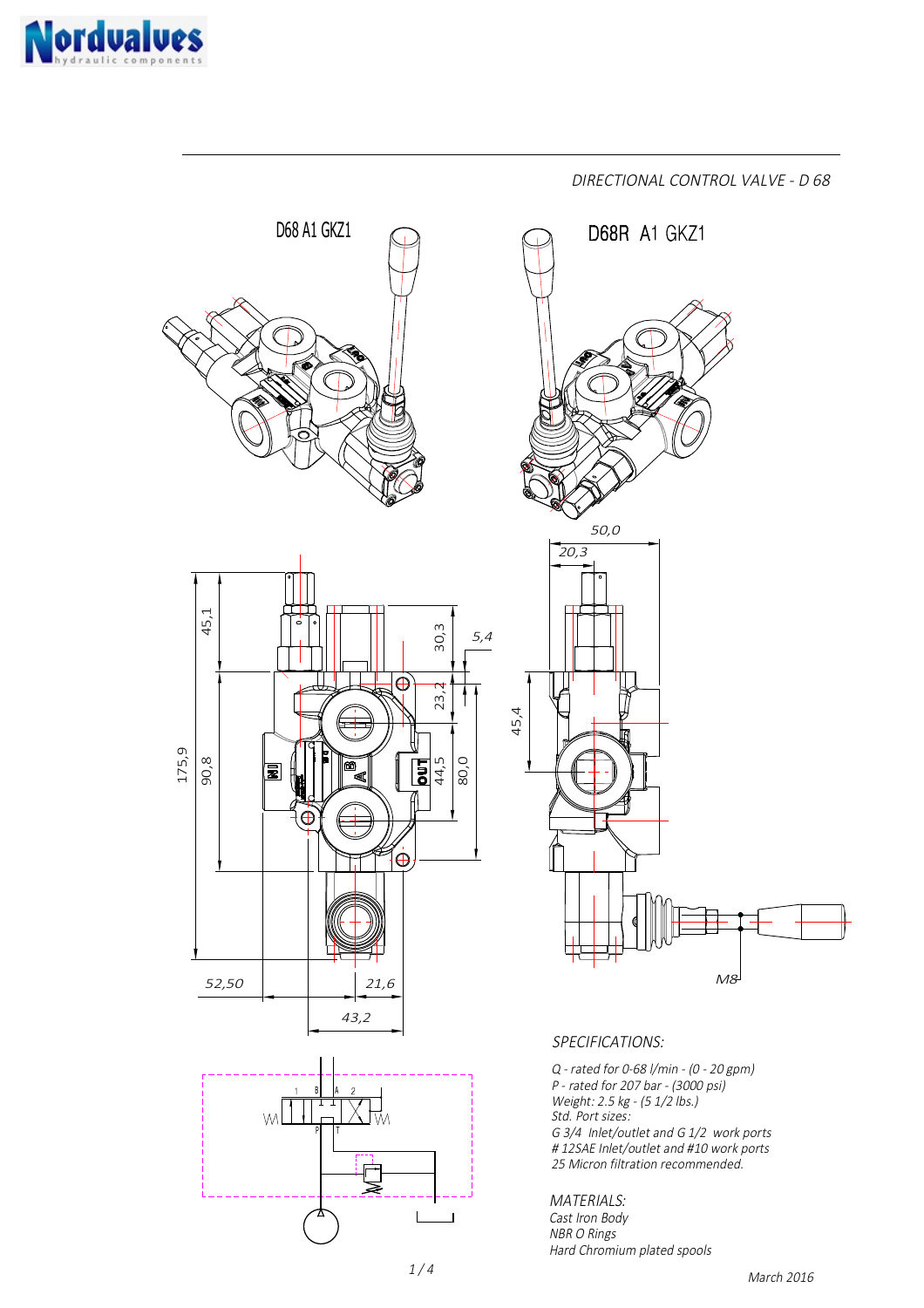## DIRECTIONAL CONTROL VALVE - D 68

1.DIRECTIONAL CONTROL VALVE - D 68 is designed for Q = 20 gpm and P to 3000 psi.

The manually shifted handle provides metered flow to either port. Port flow is directly proprtional to the movement of the lever.

2. SPOOL TYPE

The spool types offered are tandem center 4 way (A), open center 4 way (D)(motor), tandem 3 way (B), tandem metering (Af), closed center 4 way (M).

The spool M requires a pressure compensated pump.

3. ACTUATORS

Standard enclosed lever handle -( KZ), with lever (KZ1), no actuator (-), R- rotary handle used to rotate spool in or out of the valve body.

4. SPOOL CONTROL

Friction detent (0) applies friction to the spool so that the spool does not move when the handle is released either side of neutral, a detent groove clearly indicates neutral position.

Spring center (1) returns the handle to neutral when the handle is released.

position (flow out port A in detent-pos. 2). Spring center detent (3) springs back to neutral from one position and is mechanicaly detented in the other

Three positions detent (8) hold the spool in neutral and work in both active positions.

E - open electric swich type Omron V 165 used with 0, 1 and 8 spool controls.

T - (teton) used with 2 and 6 spool controls.







March 2016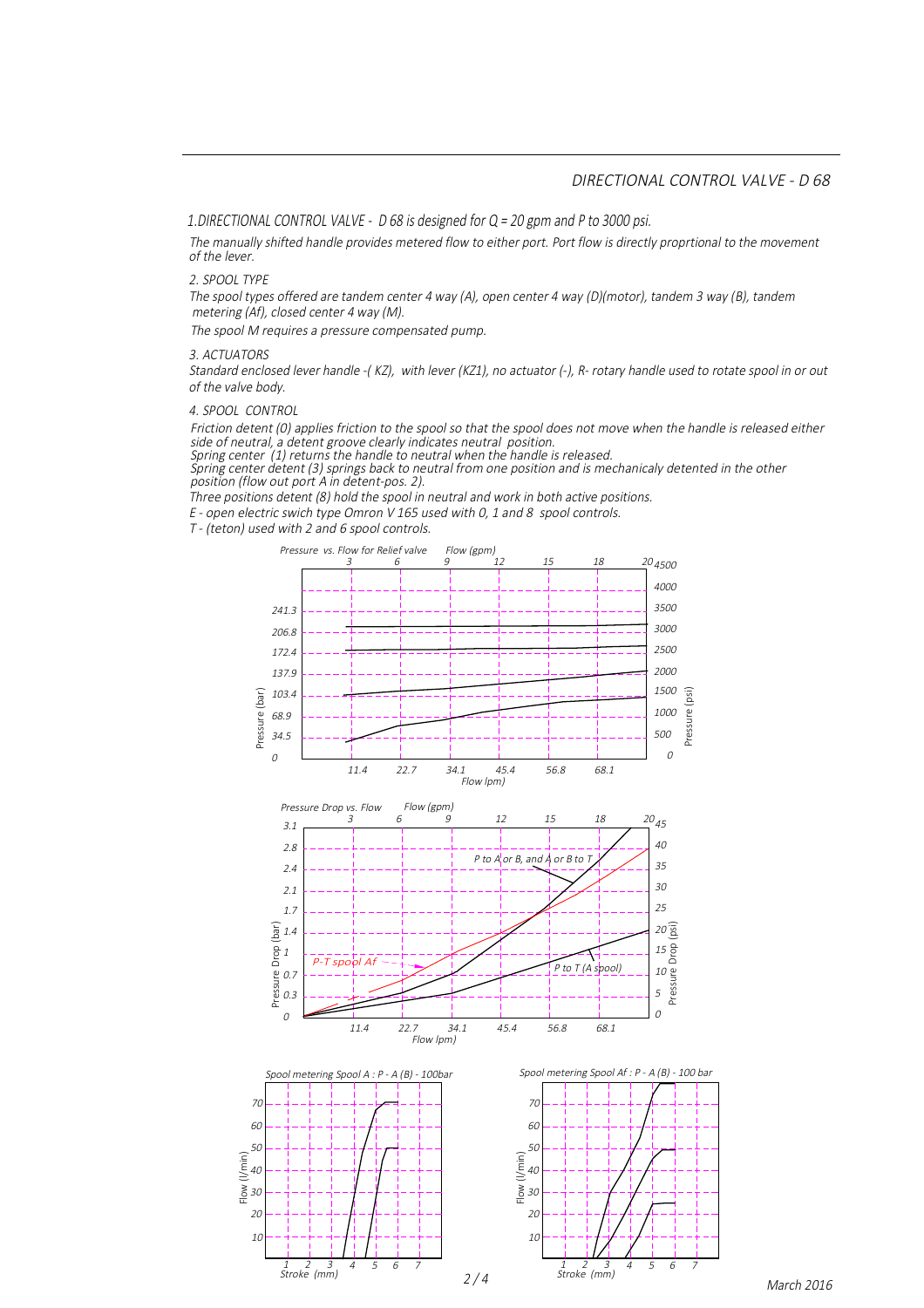